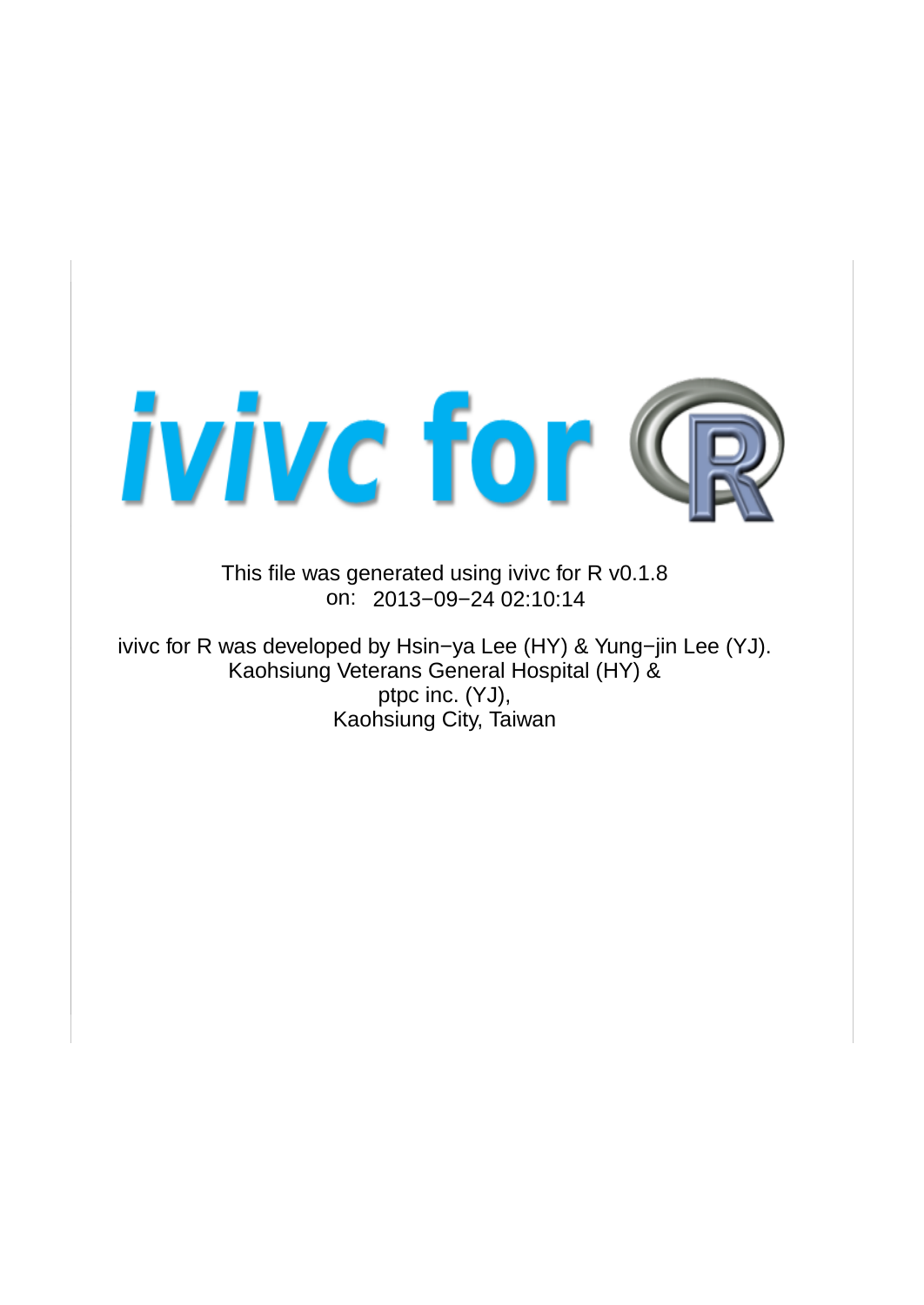

In−Vitro Dissolution, pH= 1.2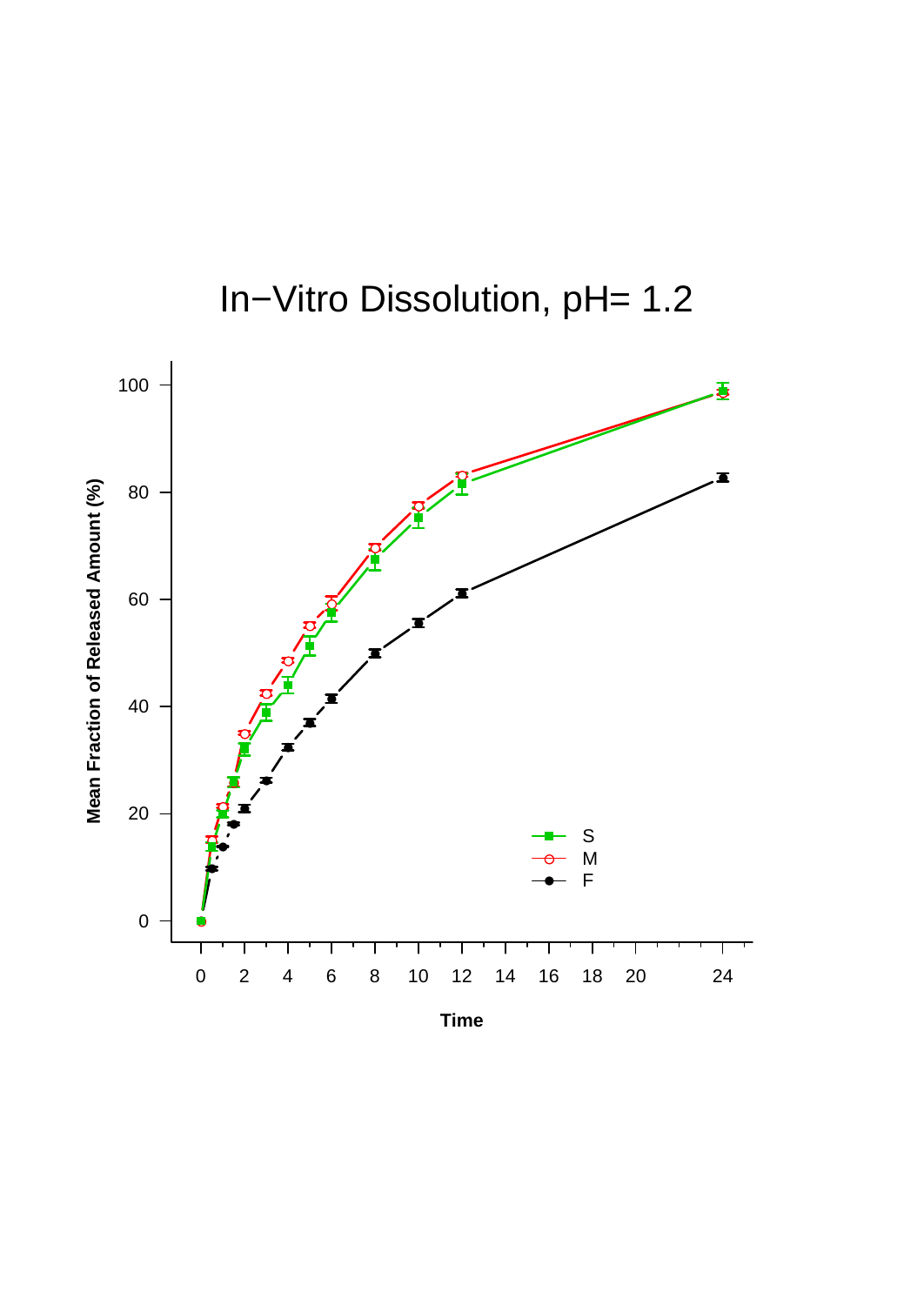

In−Vitro Dissolution, pH= 6.8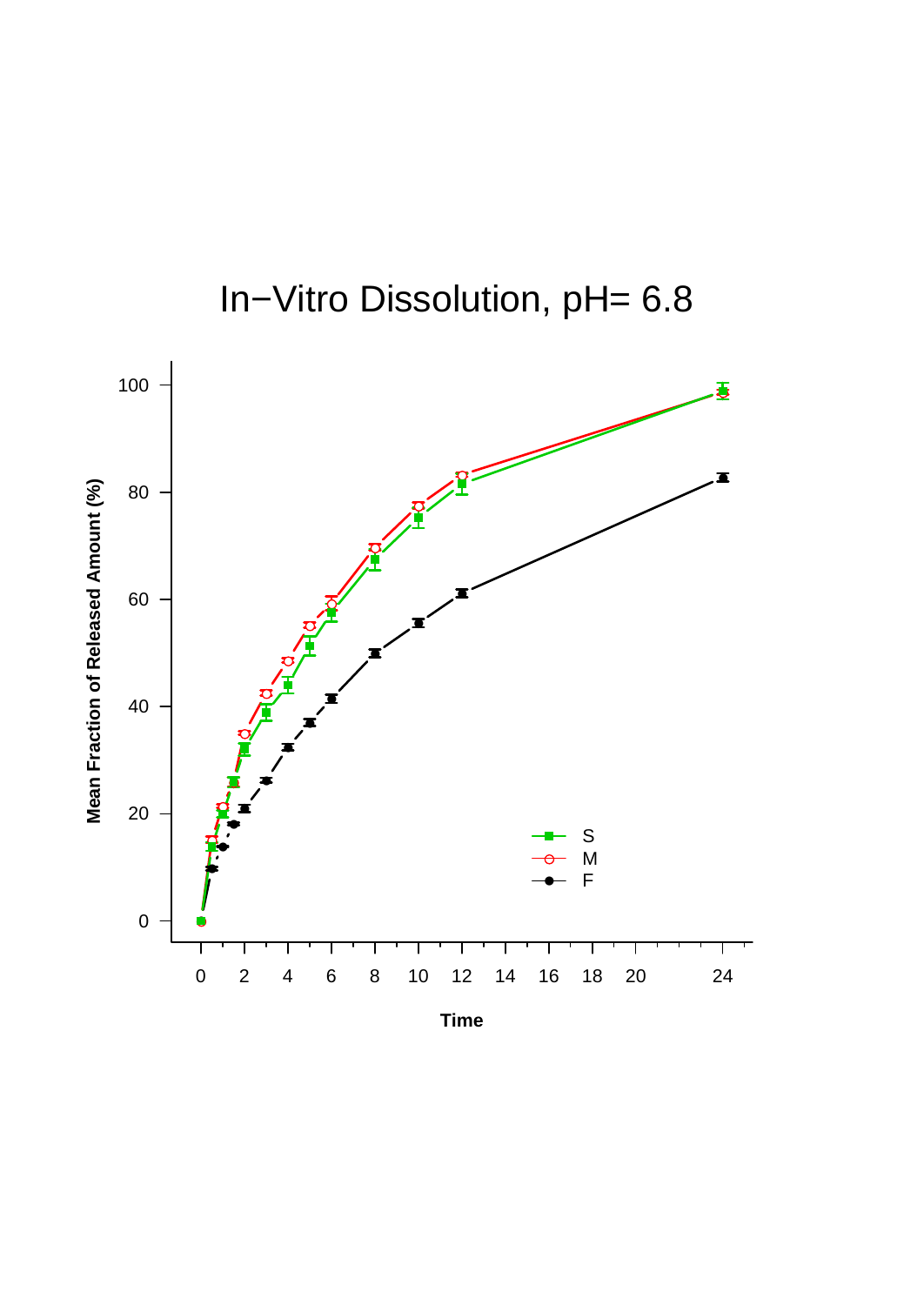## Observed Drug Plasma Conc.

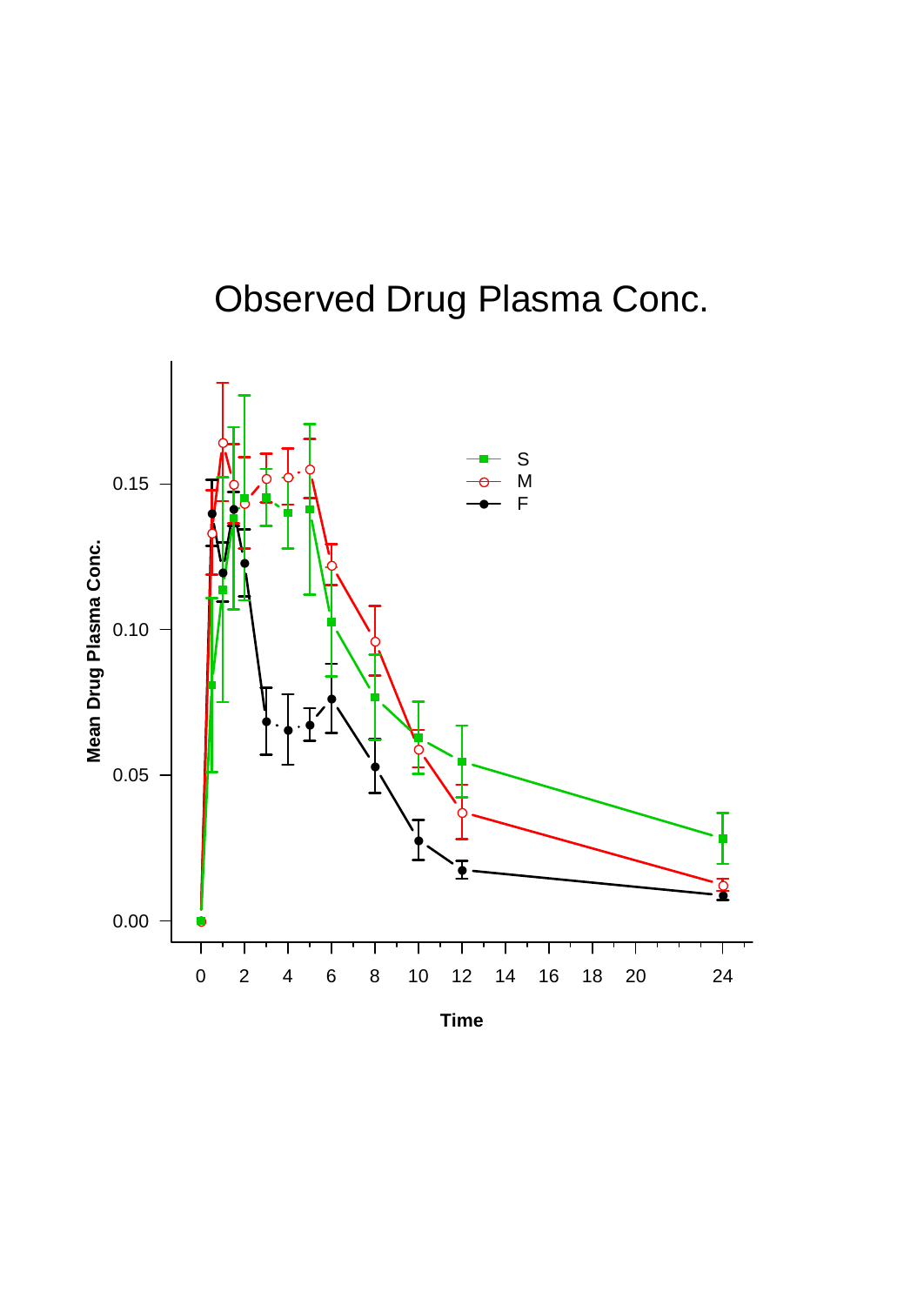## In−vitro in−vivo Correlation Model



**Released Fraction (%)**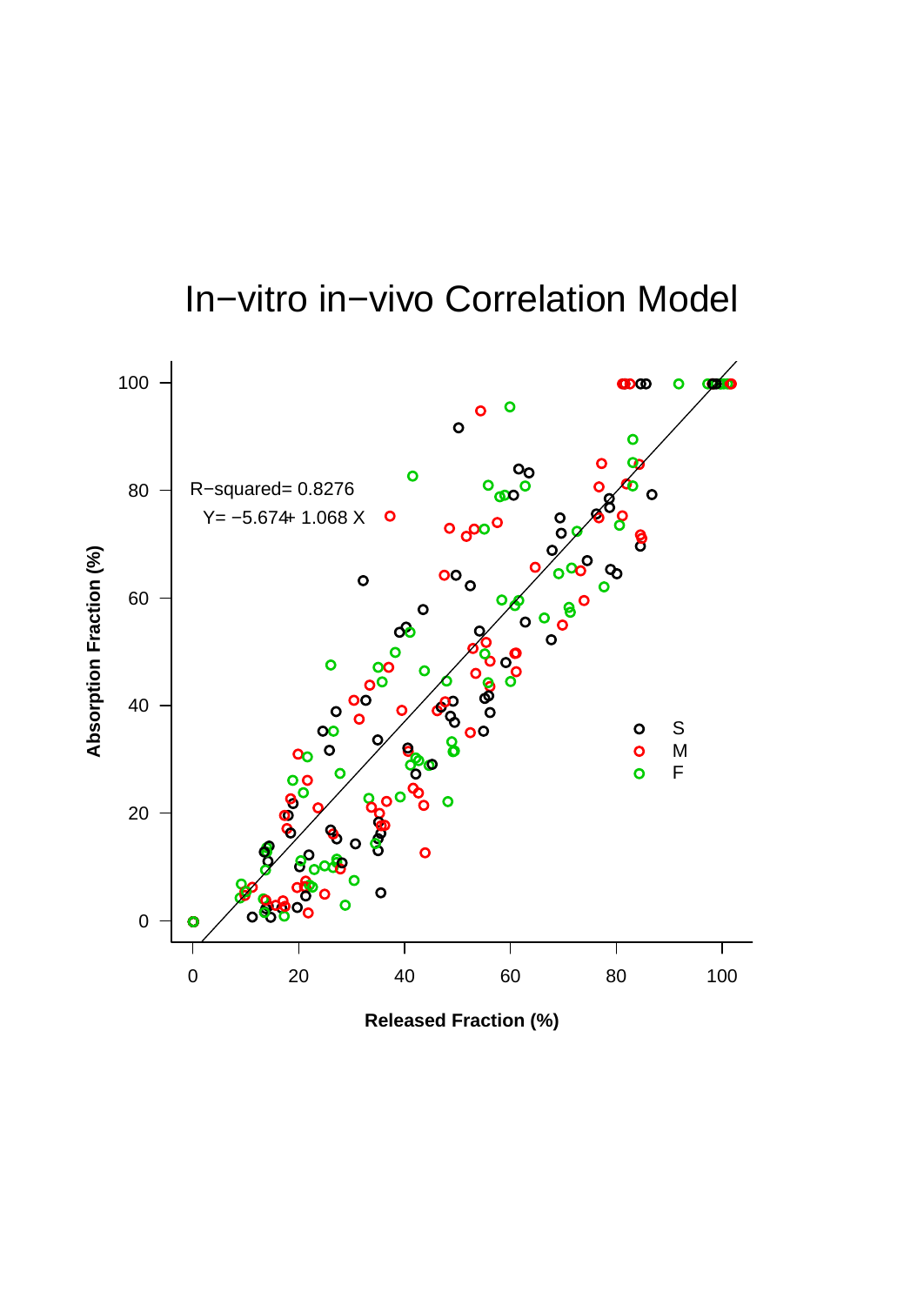

## Predicted Drug Plasma Conc.

**Time**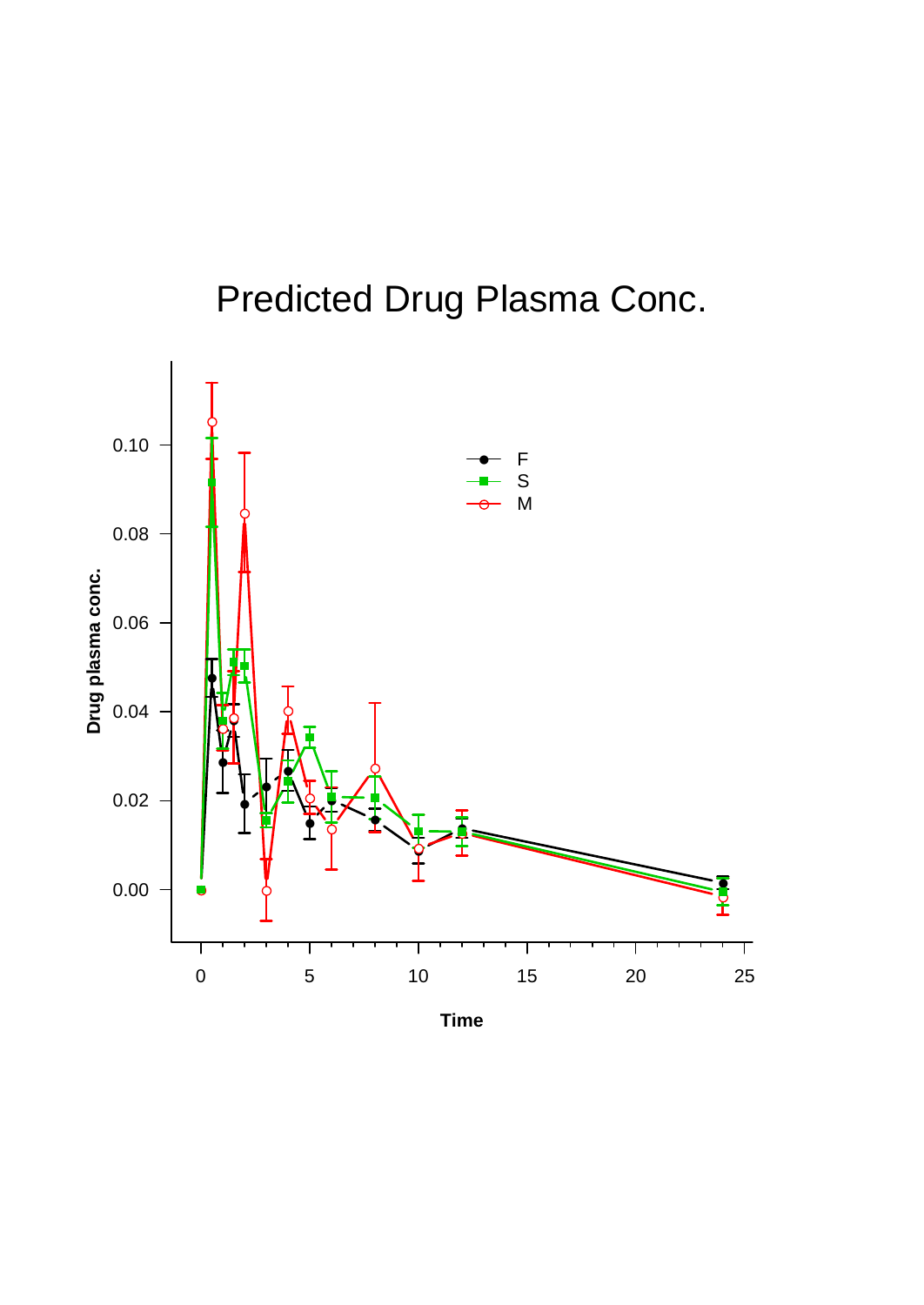